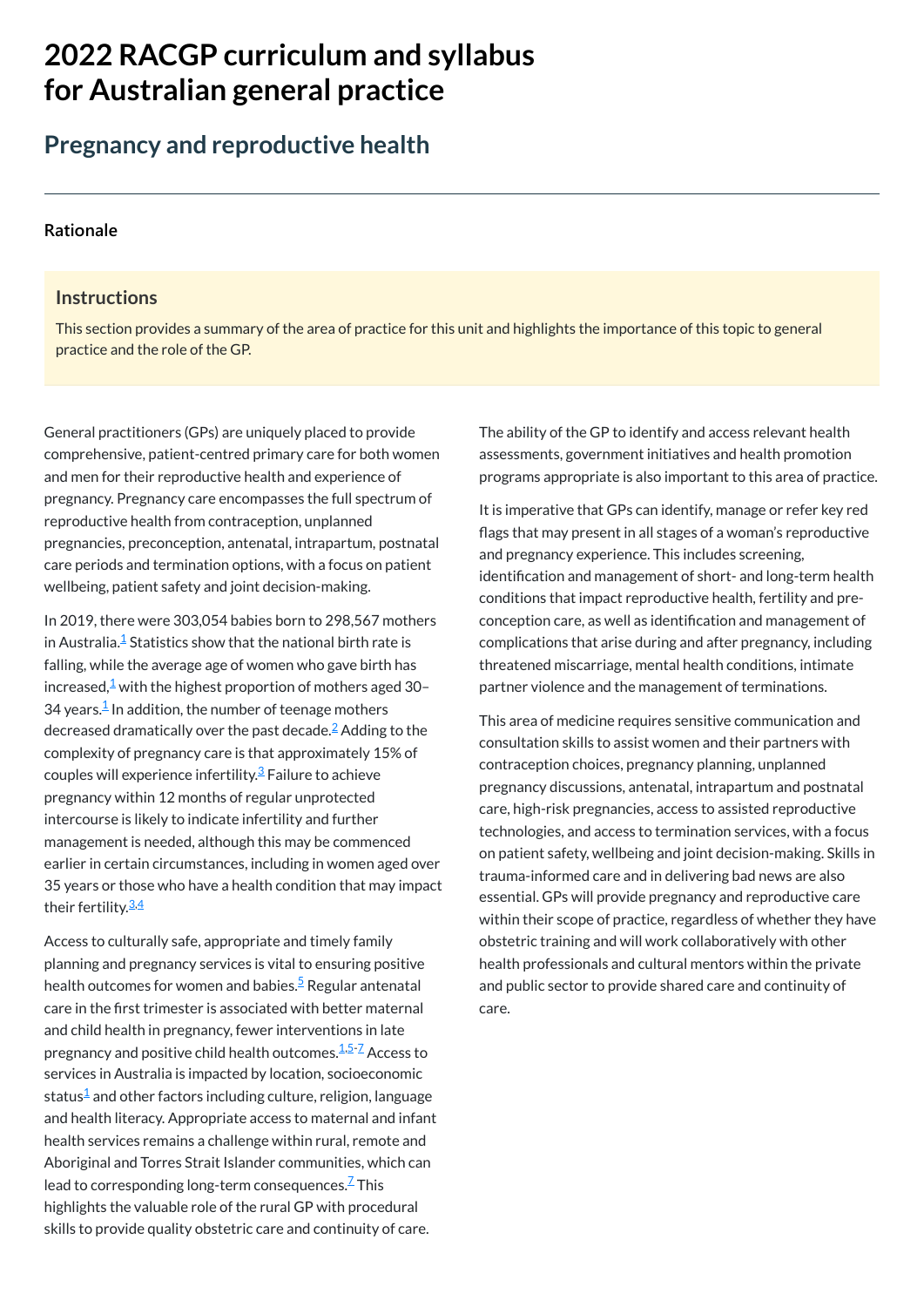#### **[Competencies and learning outcomes](javascript:void(0))**

#### **Instructions**

This section lists the knowledge, skills and attitudes that are expected of a GP for this contextual unit. These are expressed as measurable learning outcomes, listed in the left column. These learning outcomes align to the core competency outcomes of the seven core units, which are listed in the column on the right.

| Communication and the patient-doctor relationship                                                                                                                      |                                                            |
|------------------------------------------------------------------------------------------------------------------------------------------------------------------------|------------------------------------------------------------|
| Learning outcomes                                                                                                                                                      | Related core competency outcomes                           |
| The GP is able to:                                                                                                                                                     |                                                            |
| discuss sensitive topics related to pregnancy and reproductive<br>$\bullet$<br>care with women and their partners                                                      | 1.1.1, 1.1.2, 1.1.5, 1.1.6, AH1.3.1, 1.2.1                 |
| • conduct a consultation in relation to reproductive health that<br>engages the patient and uses a shared decision-making<br>approach                                  | 1.1.1, 1.1.5, 1.1.6, AH1.3.1, 1.3.1, 1.4.1, 1.4.3, AH1.4.1 |
| • consider cultural safety, emotional wellbeing and the<br>socioeconomic context for each patient who presents for<br>fertility, pre-conception or pregnancy care      | 1.3.1, 1.3.2, A H1.4.1                                     |
| • identify and provide preventive health advice for women and<br>their partners planning pregnancy, including appropriate<br>vaccinations and pre-conception screening | 1.2.2, 1.2.3                                               |
| adopt a trauma-informed care approach as appropriate to the<br>$\bullet$<br>consultation                                                                               | 1.4.1., AH1.4.1                                            |

| Applied knowledge and skills |                                  |
|------------------------------|----------------------------------|
| Learning outcomes            | Related core competency outcomes |
| $\sf I$ The GP is able to:   |                                  |

#### **References**

- <span id="page-1-0"></span>1. Australian Institute of Health and Welfare. Australia's mothers and babies. Canberra, ACT: AIHW, 2021 [\(http://www.aihw.gov.au/reports/mothers-babies/australias](http://www.aihw.gov.au/reports/mothers-babies/australias-mothers-babies/contents/summary)mothers-babies/contents/summary) [Accessed 2 September 2021].
- <span id="page-1-1"></span>2. Australian Institute of Health and Welfare. Australia's children. Canberra, ACT: AIHW, 2020 [\(http://www.aihw.gov.au/reports/children-youth/australias](http://www.aihw.gov.au/reports/children-youth/australias-children/contents/health/teenage-mothers)children/contents/health/teenage-mothers) [Accessed 23 September 2021].
- <span id="page-1-2"></span>3. Hunt S, Vollenhoven B. Assessment of female fertility in general practice setting. Aust J Gen Pract 2020;49(6)304–08.
- <span id="page-1-3"></span>4.Katz DJ, Teloken P, Shoshany O. Male infertility – The other side of the equation. Aust Fam Physician 2017;46(9):641–46.
- <span id="page-1-4"></span>5. Munns A. Community midwifery: A primary health care approach to care during pregnancy for Aboriginal and Torres Strait Islander women. Aust J Prim Health 2021;27(1):57–61. doi: 10.1071/PY20105.
- 6.Rolfe MI, Donoghue DA, Longman JM, et al. The distribution of maternity services across rural and remote Australia: Does it reflect population need? BMC Health Serv Res 2017;17. doi: [\(https://doi.org/10.1186/s12913-017-2084-8\)](https://doi.org/10.1186/s12913-017-2084-8)
- <span id="page-1-5"></span>7. Jones E, Lattof SR, Coast E. Interventions to provide culturally appropriate maternity care services: Factors affecting implementation. BMC Pregnancy Childbirth 2017;17(1):26. doi: 10.1186/s12884-017-1449-7.
- 8. Thackrah RD, Wood J, Thompson SC. Cultural respect in midwifery service provision for Aboriginal women: Longitudinal follow-up reveals the enduring legacy of targeted program initiatives. Int J Equity Health 2020;19. doi: [\(https://doi.org/10.1186/s12939-](https://doi.org/10.1186/s12939-020-01325-x) 020-01325-x)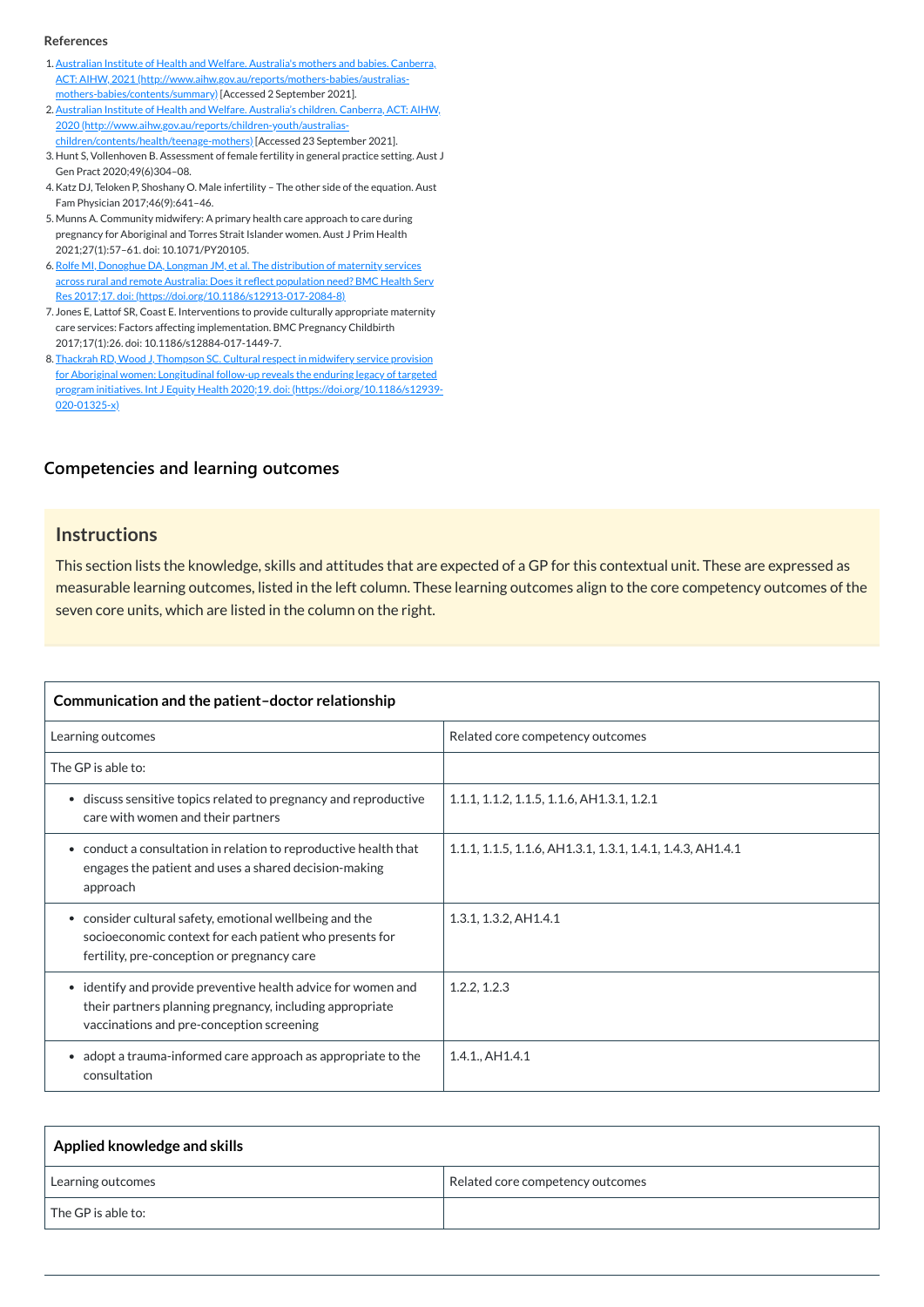| Applied knowledge and skills                                                                                                                                                         |                                                         |
|--------------------------------------------------------------------------------------------------------------------------------------------------------------------------------------|---------------------------------------------------------|
| conduct a focused physical examination, targeted investigations<br>and screening in women in relation to pregnancy and<br>reproductive health                                        | 2.1.1, 2.1.2, 2.1.3, 2.1.4, AH2.1.1, RH2.1.1            |
| determine an appropriate clinical management pathway for<br>$\bullet$<br>patients with reproductive health challenges, standard and<br>complex pregnancies and unplanned pregnancies | 2.1.8, 2.1.9, 2.1.10, AH2.1.2, RH2.1.1                  |
| communicate and collaborate with other health professionals<br>involved in the care of patients with pregnancy and reproductive<br>healthcare concerns                               | 2.2.2, 2.3.1, 2.3.2, AH2.3.1, AH2.3.2, RH2.1.1, RH2.3.4 |
| explain the concept of continuity of care in relation to<br>reproductive and pregnancy care                                                                                          | 2.3.2, 2.3.4, AH2.3.1, RH2.1.1, RH2.3.1                 |

| Population health and the context of general practice                                                                                      |                                                              |  |
|--------------------------------------------------------------------------------------------------------------------------------------------|--------------------------------------------------------------|--|
| Learning outcomes                                                                                                                          | Related core competency outcomes                             |  |
| The GP is able to:                                                                                                                         |                                                              |  |
| identify current and relevant resources to support the<br>$\bullet$<br>pregnancy and reproductive health needs of patients                 | 3.1.1, 3.1.2, 3.1.4, 3.2.2, 3.2.4, AH3.2.1, AH3.2.2, RH3.2.1 |  |
| • identify barriers to reproductive healthcare that exist for the<br>practice population and assist patients to access appropriate<br>care | RH3.2.1, 3.2.1, 3.2.2, 3.2.3, 3.2.4, AH3.2.1, AH3.2.2        |  |
| identify the available, current and relevant genetic screening<br>tests                                                                    | 3.1.1, 3.1.2                                                 |  |

| <b>Professional and ethical role</b>                                                                                                                                    |                                     |
|-------------------------------------------------------------------------------------------------------------------------------------------------------------------------|-------------------------------------|
| Learning outcomes                                                                                                                                                       | Related core competency outcomes    |
| The GP is able to:                                                                                                                                                      |                                     |
| demonstrate self-awareness of personal cultural or religious<br>values or beliefs that may impact ability to deliver patient-<br>centred reproductive or pregnancy care | 4.2.2, 4.2.4, AH4.2.1, AH4.2.2      |
| reflect on their personal skill set and recognise when it is in the<br>patient's best interest to be referred for reproductive<br>healthcare                            | 4.2.1, 4.2.2, 4.2.4, 4.2.5, RH4.2.1 |
| respect women's autonomy in their reproductive healthcare<br>decision-making                                                                                            | 4.2.4, AH4.2.1                      |

# **Organisational and legal dimensions**

| Learning outcomes                                                                                                     | Related core competency outcomes                  |
|-----------------------------------------------------------------------------------------------------------------------|---------------------------------------------------|
| The GP is able to:                                                                                                    |                                                   |
| provide safe and timely access to reproductive healthcare                                                             | 5.2.1, 5.2.2, 5.2.3, 5.2.4, 5.2.5, 5.2.6, AH5.2.1 |
| manage time efficiently to provide comprehensive initial<br>antenatal and postnatal visits                            | 5.1.3, AH5.1.2, AH5.1.3, 5.2.3, AH5.2.1           |
| discuss the medico-legal aspects of reproductive healthcare,<br>especially as they relate to each state and territory | 5.2.2, 5.2.3                                      |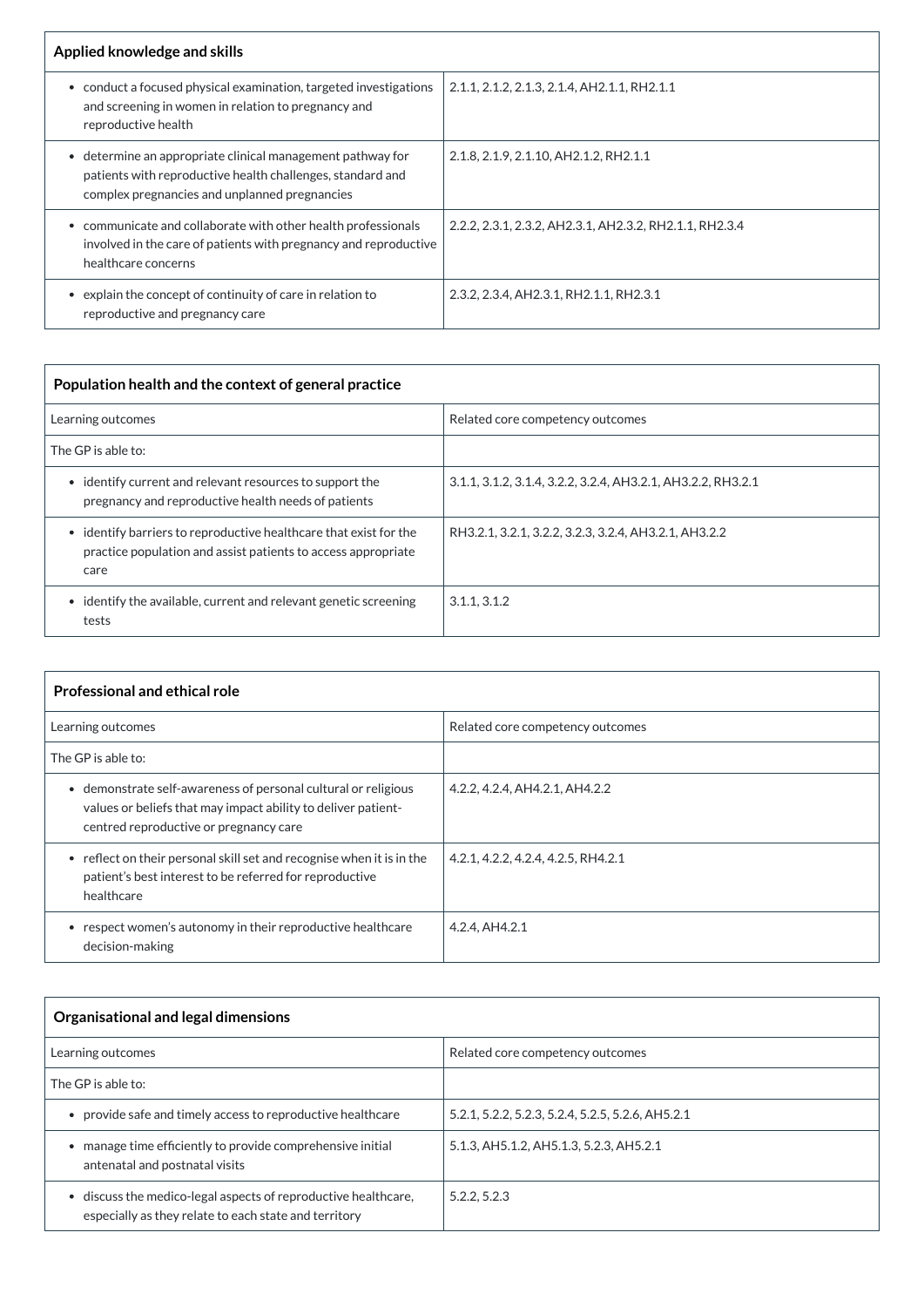### **[Words of wisdom](javascript:void(0))**

#### **Instructions**

This section includes tips related to this unit from experienced GPs. This list is in no way exhaustive but gives you tips to consider applying to your practice.

**Extension exercise:** Speak to your study group or colleagues to see if they have further tips to add to the list.

- **1.** A pre-pregnancy check should include a detailed history, review of medications, examination, arrangement of investigations and consideration of referral to a non-GP specialist, if appropriate. Genetic carrier screening and testing for other inherited diseases, such as haemoglobinopathies, should be offered to all couples, if not at a pre-conception consultation, then at the first antenatal consultation.
- **2.** Challenges in both attempting to conceive (ie infertility) and pregnancy (ie miscarriage) can produce significant emotional distress, which may include parents blaming themselves and feeling shock, anger, grief, depression and anxiety. Be mindful of the language you use in these consultations as you can unintentionally say something that the patient takes to heart or misinterprets. Communicate with empathy, remind them it is not their fault and be clear with your advice and explanations.
- **3.** When a patient presents with a positive pregnancy test, what is your follow-on comment? Be mindful that not all pregnancies are planned. It is best to explore your patient's feelings about the pregnancy before assuming they will be happy about it. Simply asking 'How do you feel about the pregnancy?' can be a powerful question and help you navigate the consultation and build patient rapport.
- **4.** Be aware of your local services for pregnancy counselling, and medical and surgical termination of pregnancy. There may be other GPs in your area who have done additional training. Understand your state or territory laws and regulations for termination of pregnancy.
- **5.** In the first routine antenatal consultation there is a lot to discuss and it can be overwhelming in a standard consultation. Think about how you will structure your consultation. What are the most important things that need to be covered? Then arrange investigations and have the patient return to discuss them. The return consultation should be longer to allow time to cover everything. It can be helpful to direct your patient to websites, reading material and other information to access in between these consultations, so they can return with their questions. However, consider your patient's health literacy and the best ways you can help to educate them.
- **6.** It is important to know what your local services offer for those times when you need to refer patients to hospital for emergency care. Think about the following: Should you call ahead? Should you write a letter for the patient to take with them?Is there a pregnancy assessment centre that offers a quick assessment of the patient so they don't have to attend the emergency department?
- **7.** Pregnancy is a time of increased risk for reoccurrence or exacerbation of mental health issues and domestic violence. Have this in the back of your mind for all antenatal consultations and start conversations early with the patient. Think about how you might bring these topics up for discussion in a sensitive, non-judgemental way. Remember to give the patient 'permission' to discuss these issues. Try normalising statements such as: 'Pregnancy can be an emotional and tough time, and

lots of people feel anxious or depressed. Is that something you would like to talk about?' Allow the patient to be part of the decision-making process about risk minimisation by continuing or recommencing treatment, arranging psychological support, discussing support networks, and so on, as appropriate.

**[Case consultation example](javascript:void(0))**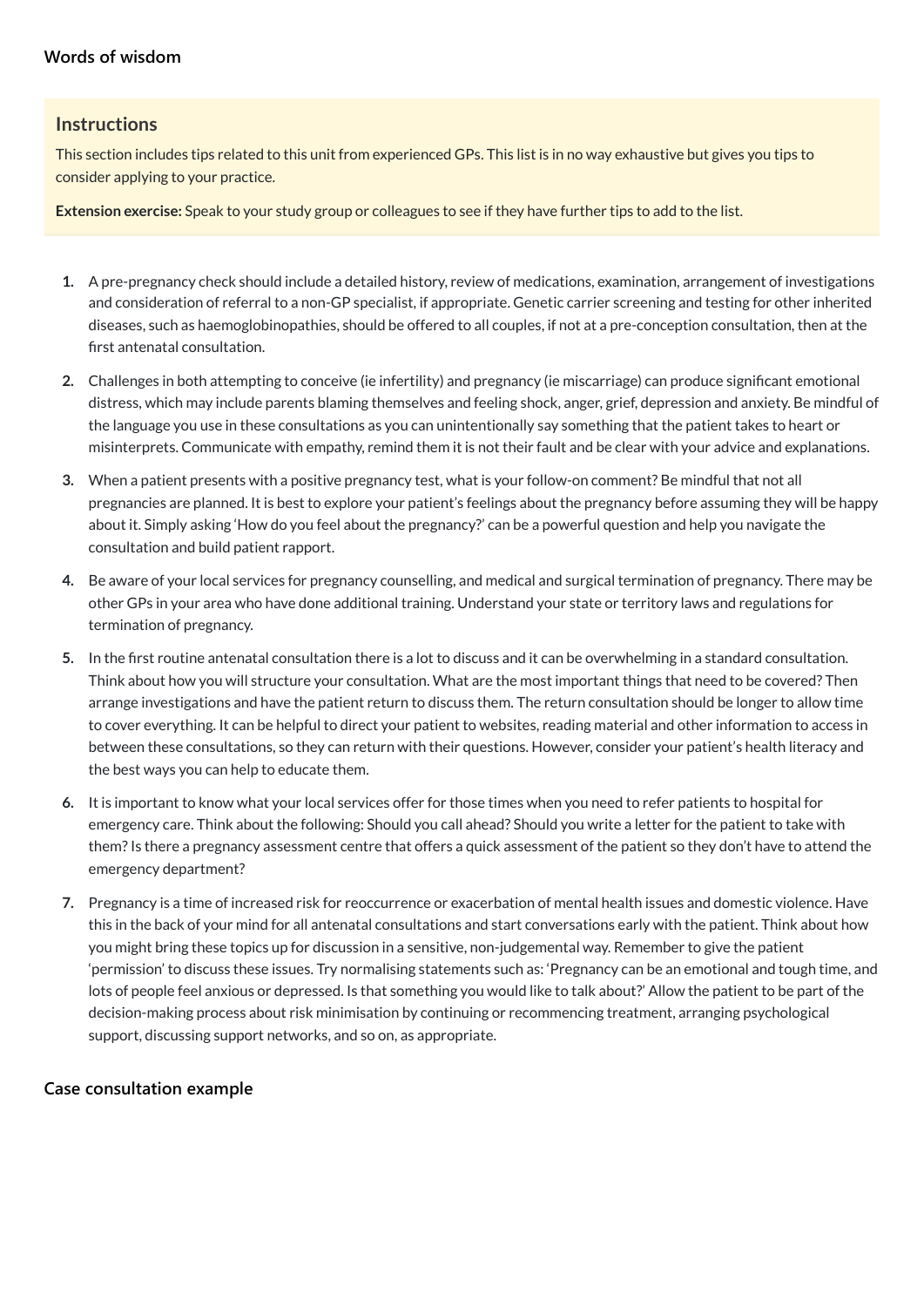# **Instructions**

- 1. Read this example of a common case consultation for this unit in general practice.
- 2. Thinking about the case example, reflect on and answer the questions in the table below.

You can do this either on your own or with a study partner or supervisor.

The questions in the table below are ordered according to the RACGP clinical exam assessment areas [\(https://www.racgp.org.au/getmedia/f93428f5-c902-44f2-b98a-e56d9680e8ab/Clinical-Competency-Rubric.pdf.aspx\)](https://www.racgp.org.au/getmedia/f93428f5-c902-44f2-b98a-e56d9680e8ab/Clinical-Competency-Rubric.pdf.aspx) and domains, to prompt you to think about different aspects of the case example.

Note that these are examples only of questions that may be asked in your assessments.

**Extension exercise**: Create your own questions or develop a new case to further your learning.



**Julie, a 35-year-old female, presents with vaginal spotting for two days. She has no past medical history.** Julie believes she is pregnant as her period is late and she had a faint positive pregnancy test at home four **days ago. This would be her first pregnancy.**

| Questions for you to consider                                                                                             |                                                      | <b>Domains</b> |
|---------------------------------------------------------------------------------------------------------------------------|------------------------------------------------------|----------------|
| How would you ensure Julie feels safe to discuss intimate<br>sexual history in the consultation?                          | 1. Communication and consultation skills             | 1,2,5          |
| Was the pregnancy planned? How does your patient feel<br>about the pregnancy?                                             |                                                      |                |
| What if this were Julie's third pregnancy $-$ and the previous<br>two were miscarriages. Would that change your approach? |                                                      |                |
| What if you were a male GP? Would that change your<br>approach?                                                           |                                                      |                |
| What if Julie were an Aboriginal or Torres Strait Islander?<br>Would that change your approach?                           |                                                      |                |
| How would you determine if the patient has emotional<br>support through this uncertain time?                              |                                                      |                |
| What further information do you need to make a diagnosis?                                                                 | 2. Clinical information gathering and interpretation | $\overline{2}$ |
| What are the 'must not miss' parts of the patient's history?                                                              |                                                      |                |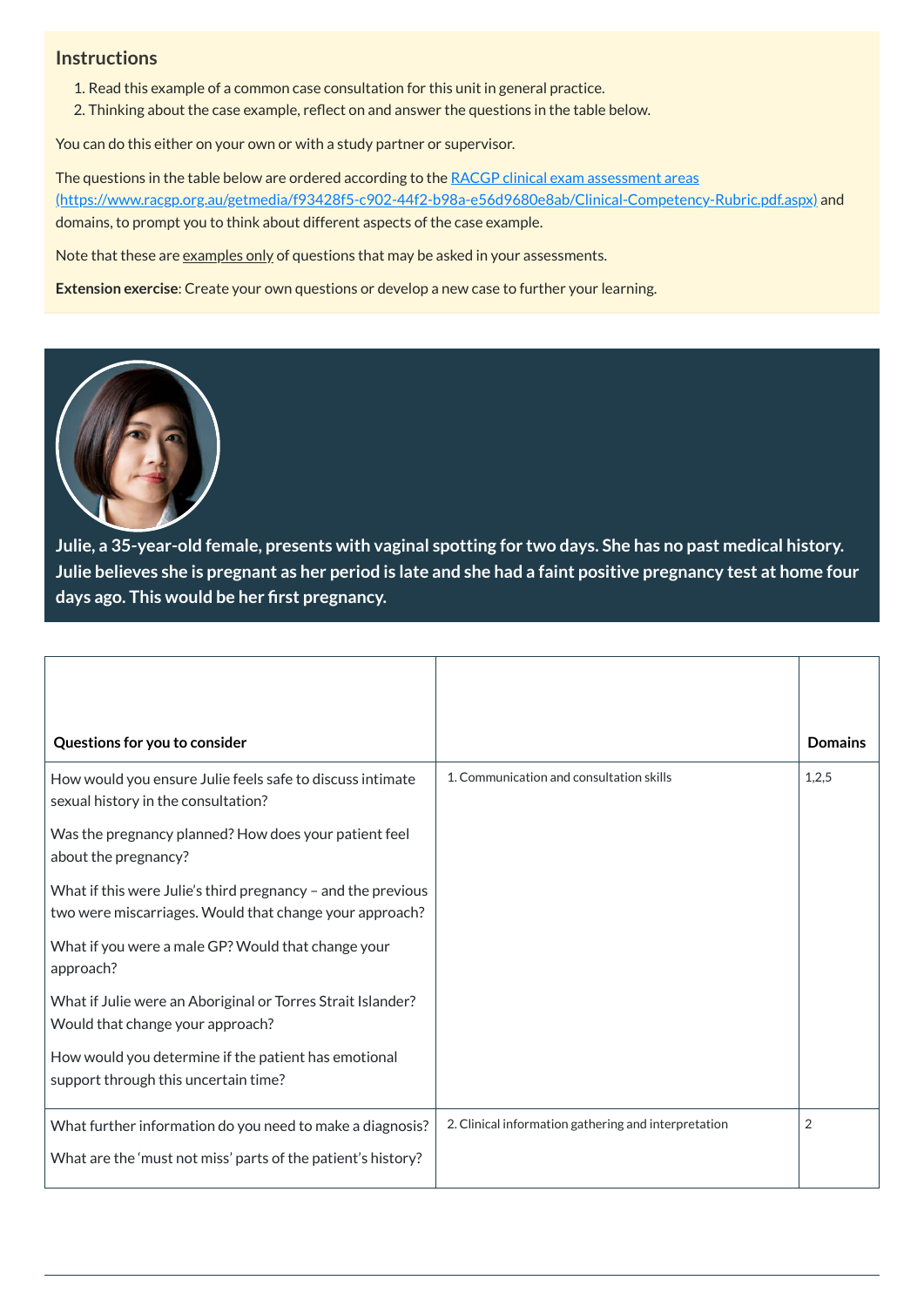| Questions for you to consider                                                                                                          |                                                            | <b>Domains</b> |
|----------------------------------------------------------------------------------------------------------------------------------------|------------------------------------------------------------|----------------|
| How do you approach vaginal bleeding in women of<br>reproductive age?                                                                  | 3. Making a diagnosis, decision making and reasoning       | $\overline{2}$ |
| How would you manage this situation if you couldn't easily<br>access investigations? What if it was a weekend?                         |                                                            |                |
| What are your differential diagnoses for vaginal bleeding in<br>women?                                                                 |                                                            |                |
| What is your management plan for women with vaginal<br>bleeding in suspected pregnancy?                                                | 4. Clinical management and therapeutic reasoning           | $\overline{2}$ |
| How would this management plan change if Julie were<br>experiencing bleeding and in her third trimester?                               |                                                            |                |
| What if Julie were an Aboriginal or Torres Strait Islander, or<br>a patient from a remote area - would that change your<br>management? | 5. Preventive and population health                        | 1,2,3          |
| Would your management change if Julie had a history of<br>recurrent miscarriage or subfertility?                                       |                                                            |                |
| How might your own personal beliefs and values influence<br>the pregnancy care you provide?                                            | 6. Professionalism                                         | 4              |
| What follow-up is needed for Julie?                                                                                                    | 7. General practice systems and regulatory requirement     | 5              |
| How will you ensure Julie, and any investigation results, are<br>followed up?                                                          |                                                            |                |
| What legal aspects should be considered if Julie were 15<br>years old? Or a female with an intellectual disability?                    |                                                            |                |
| When would you consider performing a speculum<br>examination in this case? Would this change your<br>management?                       | 8. Procedural skills                                       | 2              |
| How do you communicate the uncertainty of this situation<br>to Julie?                                                                  | 9. Managing uncertainty                                    | $\overline{2}$ |
| What would be the emergency features or red flags in the<br>history and examination that you would be concerned<br>about?              | 10. Identifying and managing the significantly ill patient | $\overline{2}$ |
| How would Julie be triaged in your practice to ensure she is<br>seen today?                                                            |                                                            |                |

**[Learning strategies](javascript:void(0))**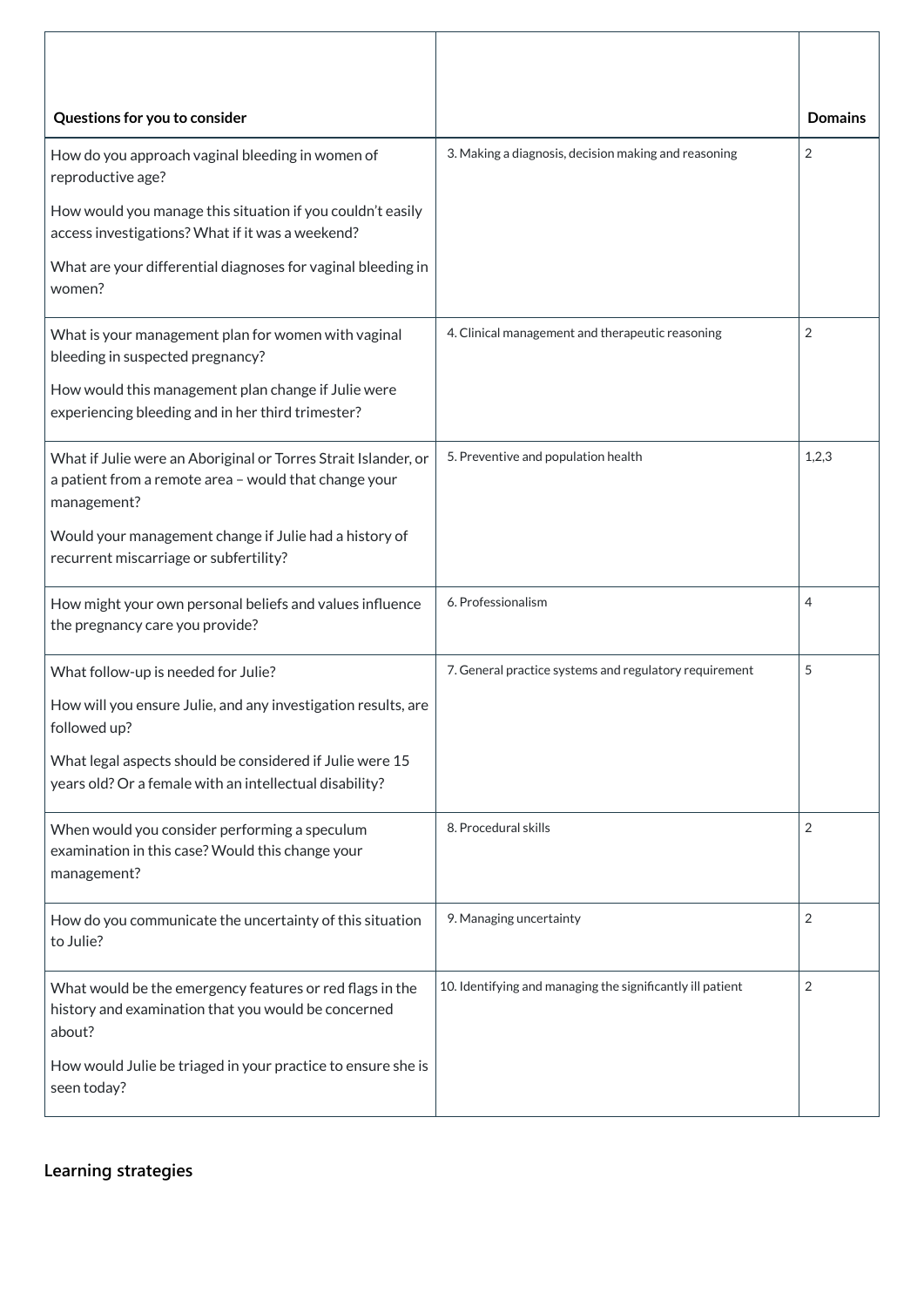# **Instructions**

This section has some suggestions for how you can learn this unit. These learning suggestions will help you apply your knowledge to your clinical practice and build your skills and confidence in all of the broader competencies required of a GP.

There are suggestions for activities to do:

• on your own

 $\bullet$ 

- with a supervisor or other colleague
- in a small group
- with a non-medical person, such as a friend or family member.

Within each learning strategy is a hint about how to self-evaluate your learning in this core unit.

- Categorise the medication they are on according to the TGA's Australian categorisation system for prescribing medicines in pregnancy [\(http://www.tga.gov.au/australian-categorisation-system-prescribing-medicines-pregnancy\)](http://www.tga.gov.au/australian-categorisation-system-prescribing-medicines-pregnancy).
- Practise how you would describe the different drug safety categories to <sup>a</sup> patient.

Use practice software to find a patient who presented with infertility and review the case notes and the course of events. Identify Australian guidelines for managing infertility and compare the investigations that were arranged and the way the patient was managed with the guidelines you have identified. (See journal articles listed in the <u>learning [resources](#page-9-0)</u> section.)

**On your own**

Use your practice software to identify patients who are pregnant or planning pregnancy. Review their medication history. Identify guidelines and resources that help you identify drug safety in pregnancy (and breastfeeding).

- Is there anything you would have done differently? Why/why not?
- Ensure you are familiar with your local referral pathways.
- Were you able to find many patients in this search? Reflect on the importance of correct visit and past medical history coding in the clinical software.

Identify a pregnant patient in your practice. Make a list of the preventive health measures that should have been offered to this pregnant patient. Now change the demographic of this patient and write a list of preventive health measures for each of these demographics: 1. younger (under 30 years); 2. older (over 40 years); 3. Aboriginal or Torres Strait Islander; 4. different ethnic background. e your provided and the controller and the controller and the controller and the controller and the controller and the controller and the controller and the controller and the controller and the controller and the controll

Make a list of differential diagnoses of vaginal bleeding in pregnancy (first, second and third trimesters) and the post-partum period.

- What are the important points in the history, examination and investigation that will help you identify the probable diagnosis?
- What are the key points or red flags that will be most important to identify?

- Were the preventive measures offered? When should they be offered?
- Compare the lists. What is similar? What are the differences and why are these differences important?



**With a supervisor**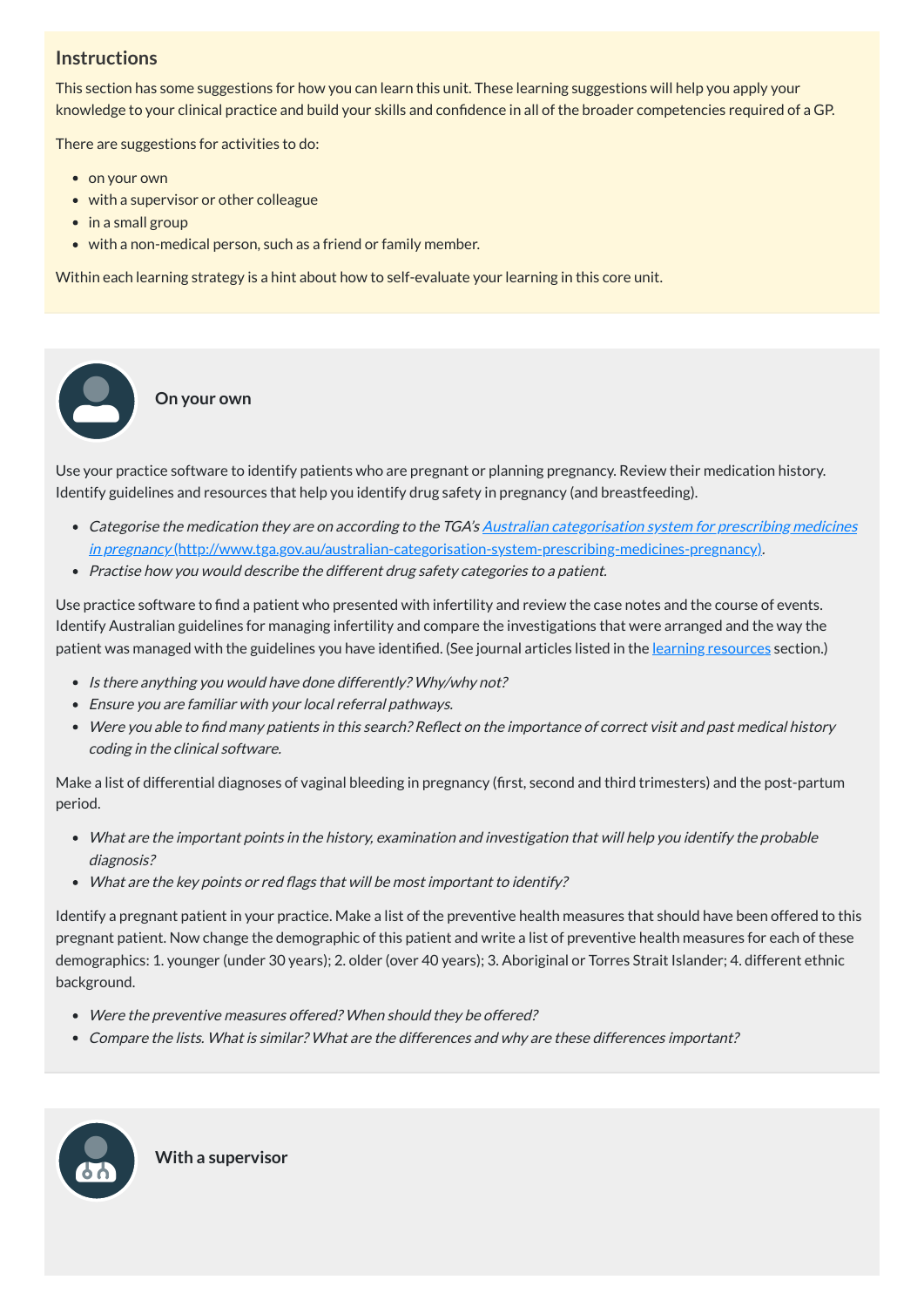Undertake a speculum examination (in a non-pregnant patient) with your supervisor present and ensure you are comfortable with how to perform the procedure, how to discuss the procedure with your patient and gain consent, and what you see whilst performing the examination.

What feedback did you receive from your supervisor about how you went?

Plan how you would manage a routine first antenatal consultation. Include details of what should be discussed and how time should be managed. Discuss this with your supervisor.

What changes or other ideas did your supervisor suggest?

Discuss the subtle clues that may help identify postnatal depression, how to broach the subjects that may reveal this, how to perform and interpret an Edinburgh Postnatal Depression Scale/Score, and key management strategies.

- How would you sensitively ask <sup>a</sup> patient about postnatal depression?
- What tips did your supervisor give you?

- Do these services differ? How do you refer to them?
- What are possible barriers to <sup>a</sup> woman accessing these services? What is the cost?
- What are the legal issues to consider?

# **In a small group**

Role-play the following pregnancy consultations. Have group members rotate through the roles of patient, doctor and observer.

- a. Interpretation of an early pregnancy ultrasound where the pregnancy is yet to be sighted (first trimester).
- b. Nausea and vomiting in pregnancy (first and second trimester). Discuss what is considered 'normal' versus nausea and vomiting of concern (ie hyperemesis gravidarum).
- c. Positive oral glucose tolerance test (OGTT) in pregnancy.
- d. Pubic symphysis pain (usually in the third trimester).
- How did your questions and explanations compare to the rest of the group?
- As <sup>a</sup> group, agree on the 'must not miss' history and examination points for each situation.
- Consider writing your own cases and use them to provide feedback to each other.

Discuss how to arrange a termination of pregnancy and what services are available in each of your local areas.

Organise a teaching session with your group. Allocate each member a topic or case to research and present to the group. When teaching your peers, remember to include the important resources you used. Here are some topics/cases that you might like to consider:

- What is <sup>a</sup> biopsychosocial assessment? How does this relate to the pregnant patient?
- What is intergenerational trauma? How might this relate to how Aboriginal and Torres Strait Islander patients access healthcare when pregnant?
- 
- A 35-year-old female presents with an inability to fall pregnant after 12 months. What are the key history, examination, investigation and management areas for this patient? What if the patient was 25 years old? What if she was 45 years old? What are your considerations for her partner?
- What fertility treatment is available in Australia?In urban areas?In rural or remote areas? What are the costs involved?
- How does your pregnancy history and assessment change for different ethnic and cultural groups?
- Outline the different mental health screening questionnaires and discuss which are better suited for the antenatal and postnatal patient and why. Practise using them with your group.



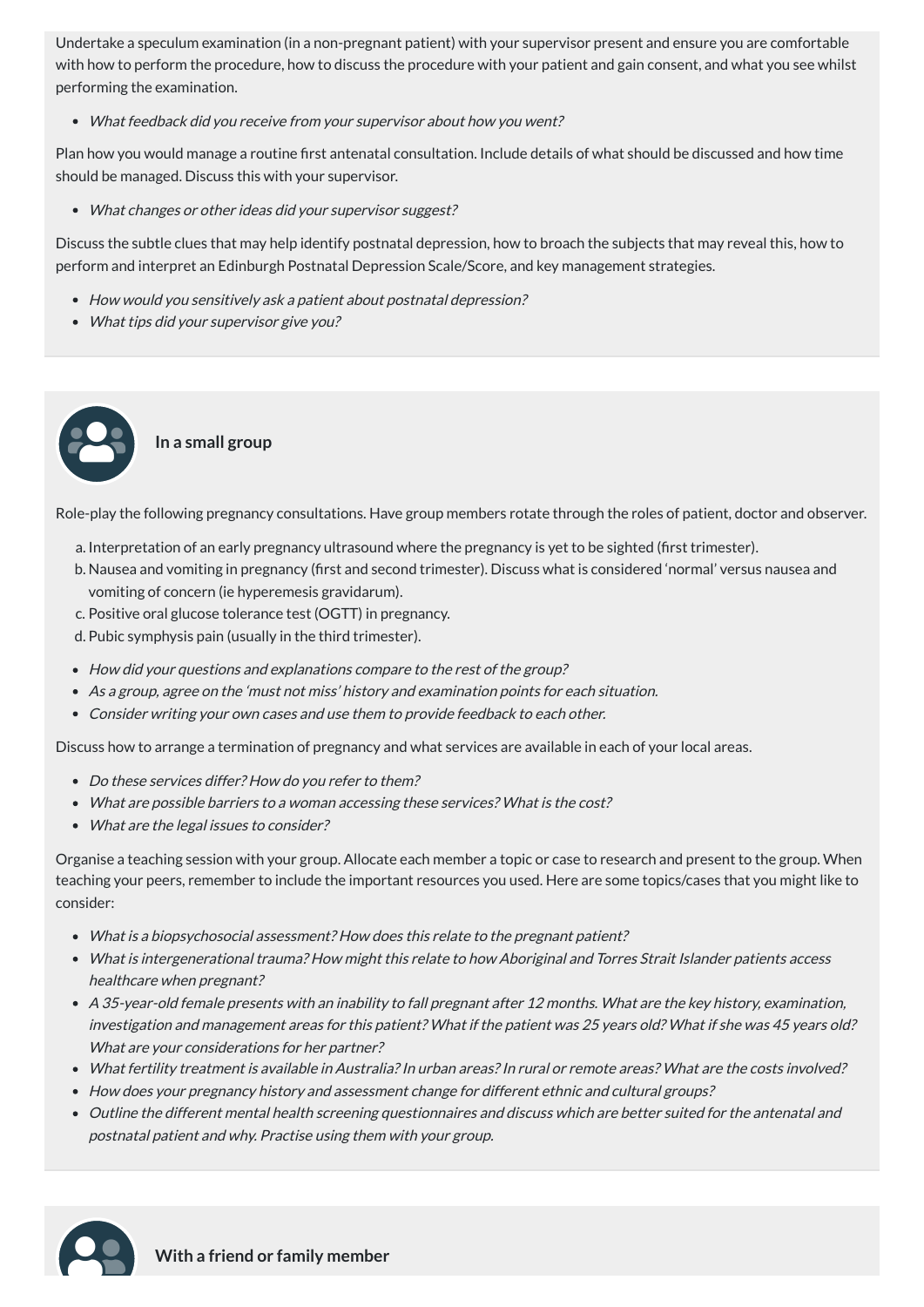With the permission of a friend or family member, role-play a consultation of breaking the bad news of a high-risk first trimester screening result. Video this consultation and review it with your supervisor or another doctor.

- Think about more than the clinical aspects of the case. What was your body language like? Did you say 'Um'? Did you use jargon? Did the patient fully understand what had happened? How do you know this?
- Ask the 'patient' how you went.

 $\overline{\phantom{a}}$ 

- Identify what was done well and what could be improved.
- Reflect on how general practice can help facilitate pregnancy and fertility care. Consider how people's experiences may be affected by culture, ethnicity, being Aboriginal or Torres Strait Islander, living in rural or remote communities, and so on.

If appropriate, ask a friend or family member what they thought of the Australian healthcare system during their pregnancy or fertility journey.

Review a local hospital patient information sheet with your friend or family member and practise explaining a condition or procedure to them. For example, explain pre-conception genetic carrier screening, first trimester screening (including what happens if identified as high risk), gestational diabetes (positive OGTT), public versus private antenatal care, etc.

- What was challenging about these conversations?
- What questions did the 'patient' ask? Reflect on why these questions were asked. What could you change about the way you delivered the information to reduce these questions?
- Was the handout useful? Would you use <sup>a</sup> different one in the future?

# **[Guiding topics and content areas](javascript:void(0))**

# **Instructions**

These are examples of topic areas for this unit that can be used to help guide your study.

Note that this is not a complete or exhaustive list, but rather a starting point for your learning.

- Through history, examination, appropriate investigations and referrals, formulate a management plan (with the patient) for the following presentations:
	- unplanned pregnancy: discuss non-directive counselling, the available termination of pregnancy options (medical and surgical) and the legal aspects of termination
	- subfertility/infertility: discuss support services, ways to optimise fertility for males and females, when to refer and in vitro fertilisation (IVF) considerations (psychological support, legal aspects, etc).
- After completing a history and examination, conduct a pre-conception consultation, including a discussion of:
	- genetic diseases and the available pre-conception tests
	- $\circ$  screening and any ethical considerations
		-
	- managing chronic diseases prior to and during pregnancy
	- preventive health, including advice about diet, supplements, medication, lifestyle, smoking, alcohol and substance avoidance, weight management and immunisations.
- After completing a history and examination, identify what needs to be covered in an antenatal consultation and include the following:
	- confirming pregnancy
	- identifying women who may need additional medical, social or cultural support
	- managing routine pregnancy, including arranging investigations, screening tests and education about diet, lifestyle, supplements, immunisations, and delivery and care options
	- managing normal symptoms of pregnancy, including physiological changes, nausea, vomiting, back pain and pubic symphysis pain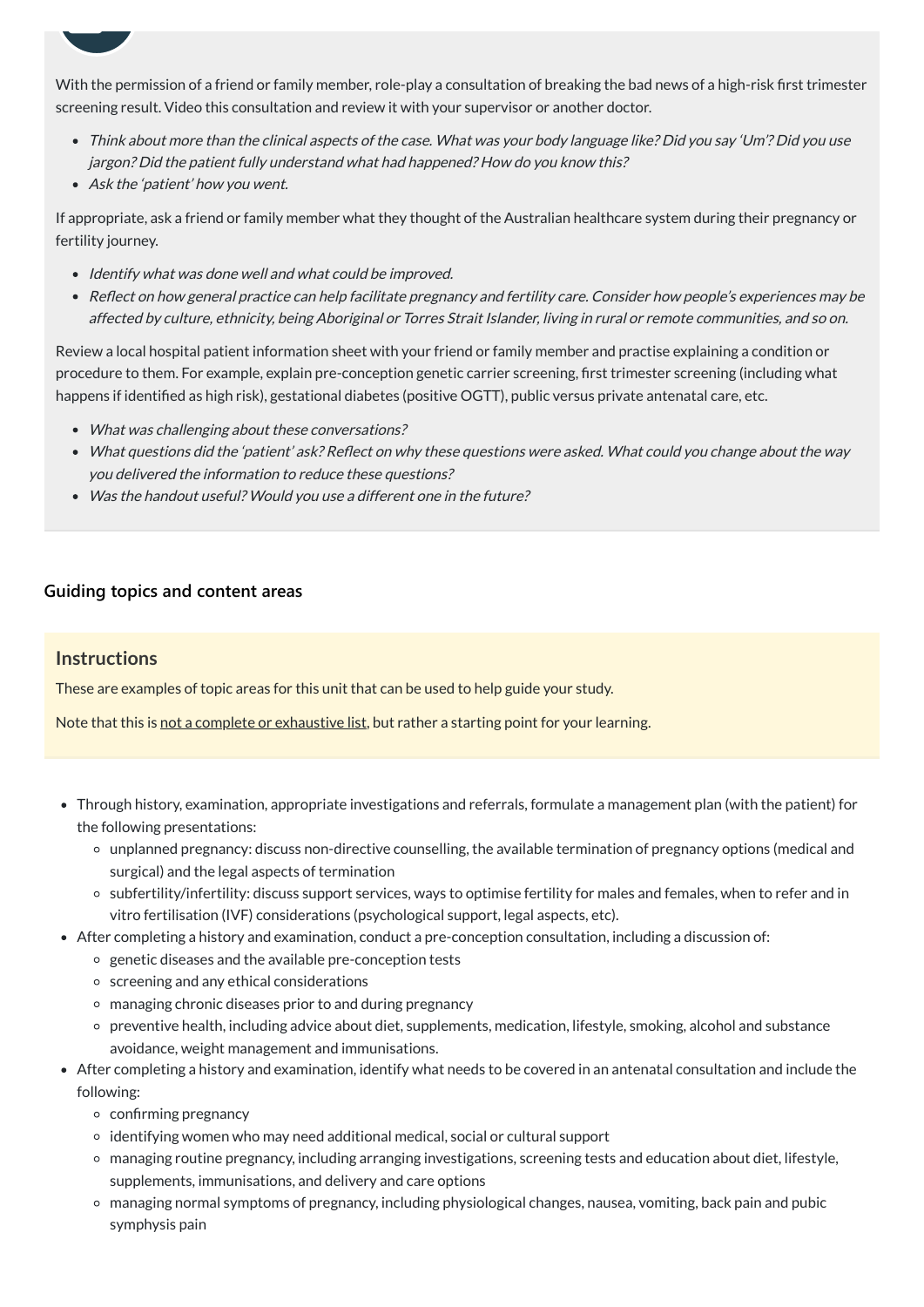The following list of resources is provided as a starting point to help guide your learning only and is not an exhaustive list of **all resources.** It is your responsibility as an independent learner to identify further resources suited to your learning needs, and to ensure that you refer to the most up-to-date guidelines on a particular topic area, noting that any assessments will utilise current guidelines.

- managing (and referring if appropriate) minor intercurrent problems of pregnancy, including breast disorders, screening for gestational diabetes and infections during pregnancy (eg urinary tract infections, pelvic inflammatory disease, vaginal thrush)
- types of antenatal care (eg shared care, midwifery-led care, private versus public hospital care, rural models)
- types of delivery (vaginal birth unassisted, vacuum and forceps; caesarean section).
- After completing a history and examination and arranging investigations (if appropriate), identify, and know when and where to refer, the following complications of pregnancy:
	- $\circ$  bleeding in early pregnancy
	- $\circ$  foetus small for gestational age
	- ultrasound abnormalities
	- premature labour
	- $\circ$  deep vein thrombosis
	- undocumented breech presentation.
- After completing a history and examination, identify, and know when and where to refer, the following emergencies in pregnancy, including:
	- bleeding in early pregnancy (threatened miscarriage, miscarriage, ectopic pregnancy)
	- $\circ$  bleeding after 20 weeks
	- puerperal infection
	- $\circ$  injury affecting pregnancy
	- hypertension
	- o pre-eclampsia
	- eclampsia
	- premature labour
	- mental health.
- After completing a history and examination, identify what needs to be covered in a 6-week postnatal consultation. Include the following:
	- $\circ$  breastfeeding concerns: mastitis, breast pain, nipple trauma, thrush
	- sleep issues
	- mental health, including postnatal depression and psychosis
	- o screening for intimate partner violence
	- $\circ$  deep vein thrombosis
	- $\circ$  postpartum bleeding
	- complications or perineal and abdominal (caesarean) wounds
	- postnatal contraception
	- $\circ$  cervical screening, if required
	- advice on the need for babies to be checked.
- Be able to undertake the following procedures according to recognised best practice:
	- $\circ$  female pelvic examination
	- pelvic speculum examination, including cervical screening
	- urine pregnancy testing
	- $\circ$  collection of pathology specimens (vaginal swabs).

#### **[Learning resources](javascript:void(0))**

#### **Instructions**

#### <span id="page-9-0"></span>**Journal articles**

These two articles provide a systematic and clear framework to approach female and male infertility presentations.